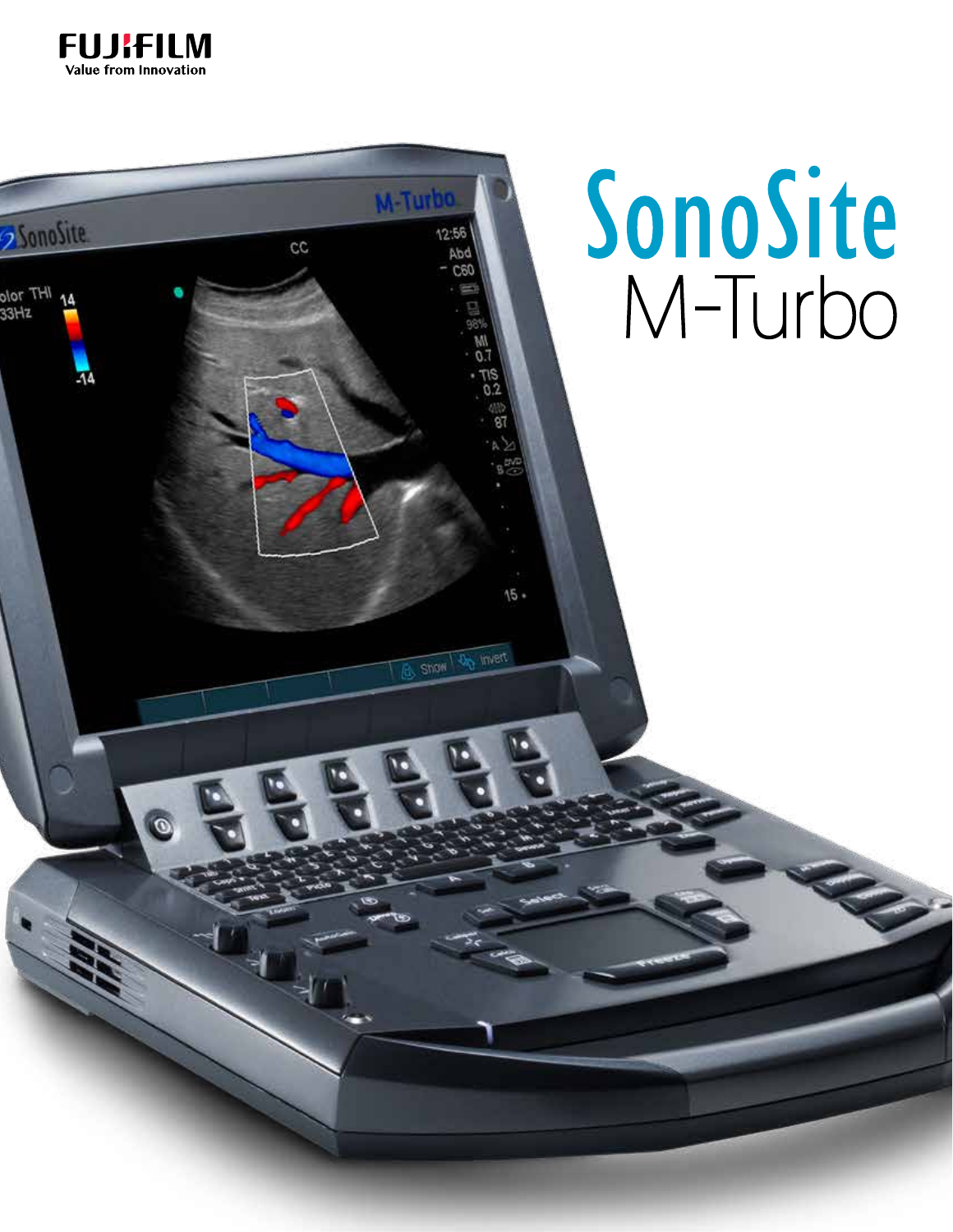

Weighs 7.5 lbs./3.4 kg with battery

### **AT A GLANCE**

- Premium image quality
- Drop tested at 3 feet/91.4 cm
- Splash resistant user interface
- Quick boot-up time
- Easy to operate



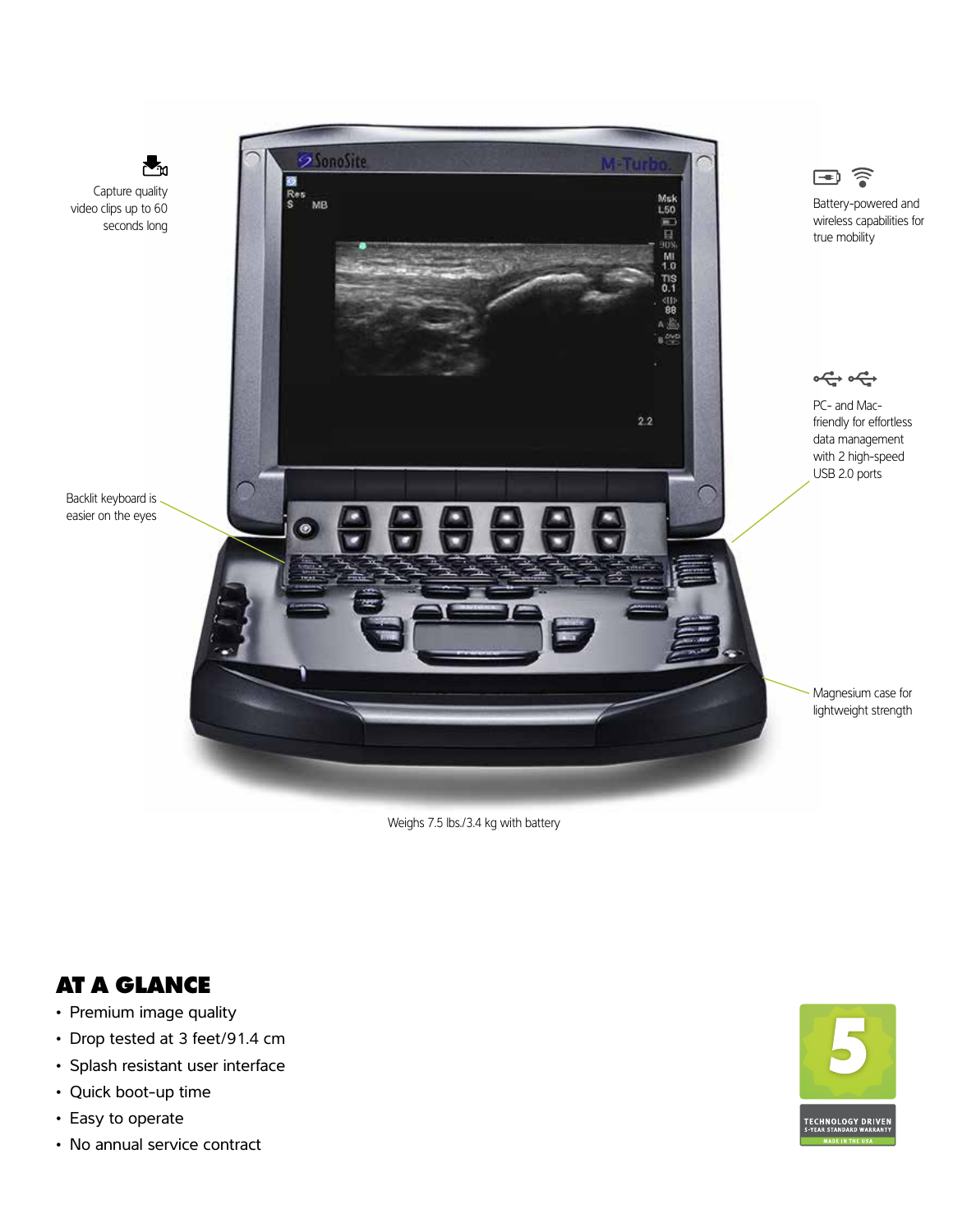# High Resolution Imaging Across the Point of Care

Engineered for striking image quality, durability and ease of use, the M-Turbo® ultrasound system, has earned customer satisfaction ratings of 99%\*. Proprietary algorithms optimize multiple imaging parameters so you get essential information quickly and easily.

## Turbo Technology

**SonoADAPT™ Tissue Optimization** – eliminating complicated manipulation of multiple controls.

**SonoHD™ Imaging Technology** – reducing speckle noise and other image artifacts while preserving and sharpening tissue information.

**SonoMB™ Multi-beam Imaging** – increasing resolution of small structures and enhancing border delineation.

**Advanced Needle Visualization** – aiding needle visualization while maintaining striking image quality of the target and surrounding anatomy.

**ColorHD™ Technology** – increasing color performance, sensitivity and frame rates for more diagnostic information.

#### **Point-of-Care Applications**

Anesthesia, Critical Care, Cardiology, Cardiovascular Disease Management, Emergency Medicine, Musculoskeletal, OB/Gyn, Radiology, Vascular, Surgery, Vet Imaging, Women's Health

\*Verispan surveys 2008

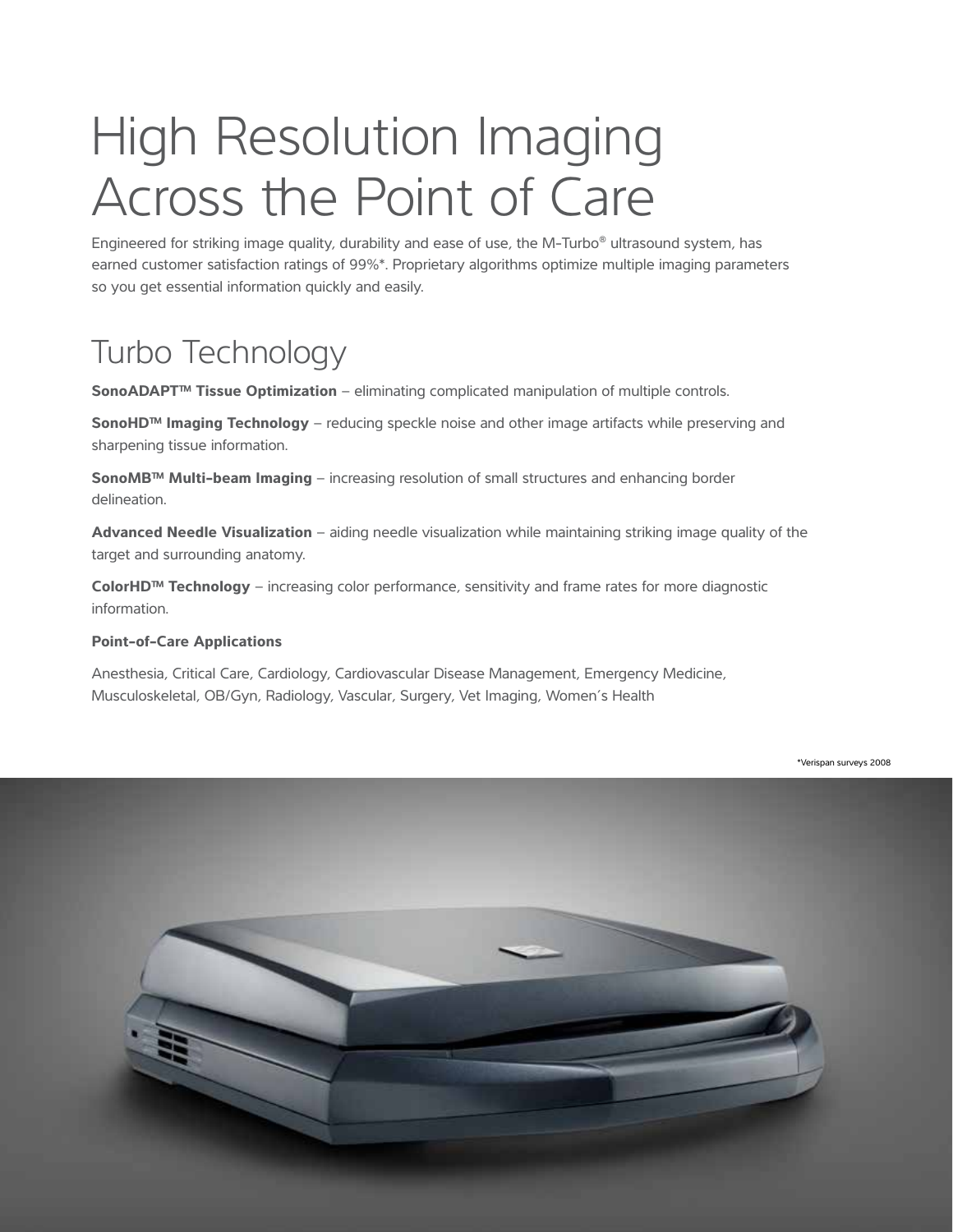

Abdomen - Pelvis - Free Fluid



Shoulder Injection with Needle



Heart Parasternal Short Axis



OB Cord



Liver, Right Kidney



Brachial Plexus Nerves Root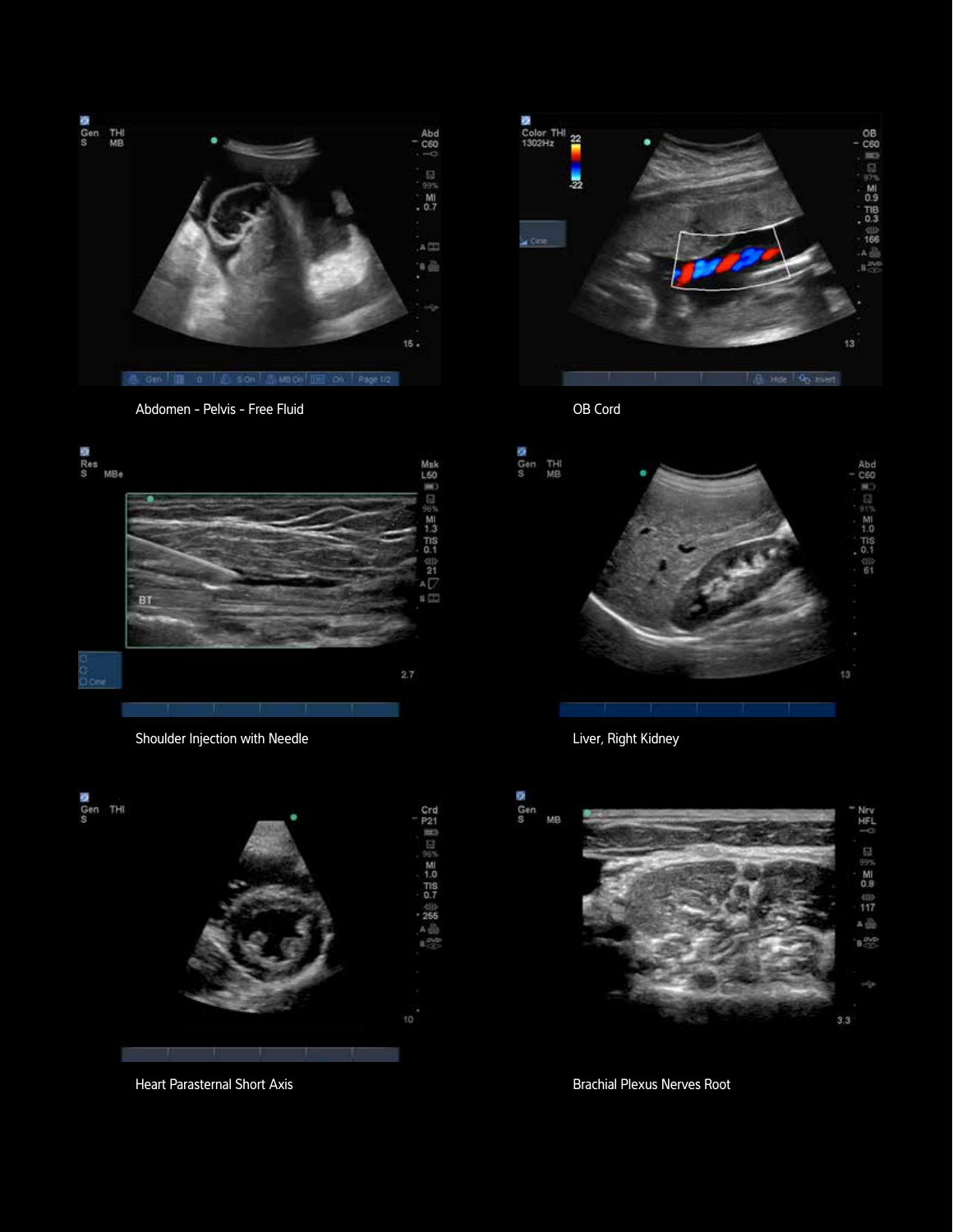| <b>L38xi</b>                                                                                        | HFL38x                                                                                              | <b>HFL50x</b>                                                          | L25x                                                                                            | C8x                                                                                | C11x                                                                                                       |
|-----------------------------------------------------------------------------------------------------|-----------------------------------------------------------------------------------------------------|------------------------------------------------------------------------|-------------------------------------------------------------------------------------------------|------------------------------------------------------------------------------------|------------------------------------------------------------------------------------------------------------|
|                                                                                                     |                                                                                                     |                                                                        |                                                                                                 |                                                                                    |                                                                                                            |
| 10-5 MHz Linear                                                                                     | 13-6 MHz Linear                                                                                     | 15-6 MHz Linear                                                        | 13-6 MHz Linear                                                                                 | 8-5 MHz Curved                                                                     | 8-5 MHz Curved                                                                                             |
| <b>Applications:</b><br>breast, IMT,<br>musculoskeletal, nerve,<br>small parts, vascular,<br>venous | <b>Applications:</b><br>breast, IMT,<br>musculoskeletal, nerve,<br>small parts, vascular,<br>venous | <b>Applications:</b><br>breast, musculoskeletal,<br>nerve, small parts | <b>Applications:</b><br>musculoskeletal, nerve,<br>superficial, vascular,<br>venous, ophthalmic | <b>Applications:</b><br>prostate, transrectal                                      | <b>Applications:</b><br>abdominal, neonatal,<br>nerve, vascular,<br>cardiology (vet)                       |
| Scan depth: 9 cm                                                                                    | Scan depth: 6 cm                                                                                    | Scan depth: 6 cm                                                       | Scan depth: 6 cm                                                                                | Scan depth: 11.5 cm                                                                | Scan depth: 10 cm                                                                                          |
| C60xi                                                                                               | <b>ICTx</b>                                                                                         | <b>P21x</b>                                                            | <b>P10x</b>                                                                                     | <b>SLAx</b>                                                                        | <b>TEExi</b>                                                                                               |
|                                                                                                     |                                                                                                     |                                                                        |                                                                                                 |                                                                                    |                                                                                                            |
| 5-2 MHz Curved                                                                                      | 8-5 MHz Curved                                                                                      | 5-1 MHz Phased                                                         | 8-4 MHz Phased                                                                                  | 13-6 MHz Linear                                                                    | 8-3 MHz Multi                                                                                              |
| <b>Applications:</b><br>abdominal,<br>musculoskeletal, nerve,<br>ob, gyn                            | <b>Applications:</b><br>ob, gyn                                                                     | <b>Applications:</b><br>abdominal, cardiology,<br>ob, orbital, TCD     | <b>Applications:</b><br>ped. abdominal, ped.<br>cardiology, neonatal head                       | <b>Applications:</b><br>musculoskeletal, nerve,<br>superficial vascular,<br>venous | <b>Applications:</b><br>adult cardiology,<br>multiplane<br>transesophageal 180°<br>rotation of the imaging |
| Scan depth: 30 cm                                                                                   | Scan depth: 13 cm                                                                                   | Scan depth: 35 cm                                                      | Scan depth: 14 cm                                                                               | Scan depth: 6 cm                                                                   | plane, providing a 360°<br>field of view                                                                   |

Scan depth: 18 cm

#### **P11x**



10-5 MHz Phased Array Applications: Venous and vascular access





10-5 MHz Linear

Applications: musculoskeletal, ob, vascular

Maximum Depth: 12cm Scan depth: 15 cm

Needle guide kits available with the following transducers – L38xi, HFL38x, HFL50x, C8x, C60xi, ICTx, P10x and P21x. A transverse needle guide is available with the L25x transducer.